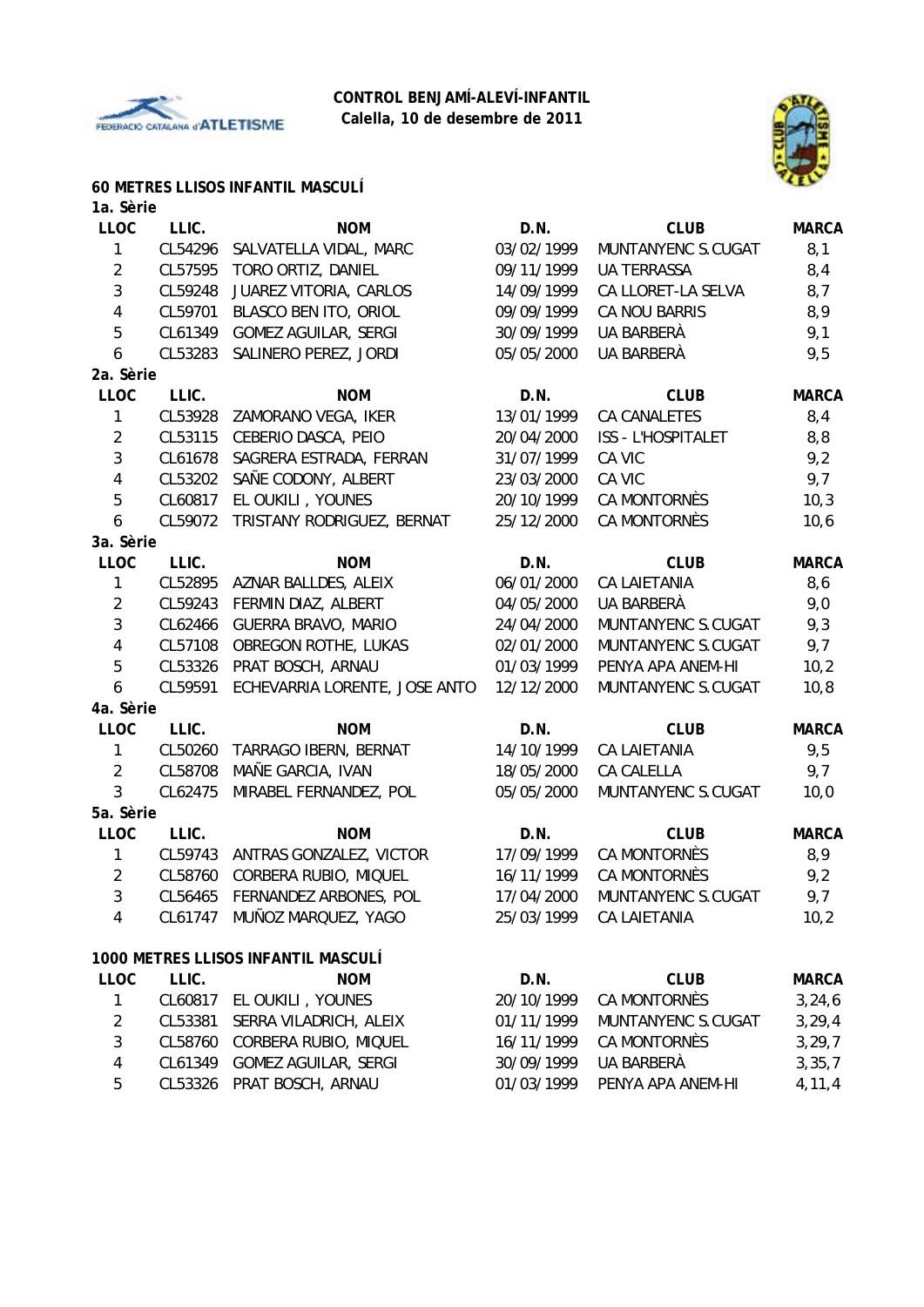



#### **60 METRES TANQUES INFANTIL MASCULÍ**

| 1a. Sèrie               |         |                                   |            |                     |              |
|-------------------------|---------|-----------------------------------|------------|---------------------|--------------|
| <b>LLOC</b>             | LLIC.   | <b>NOM</b>                        | D.N.       | <b>CLUB</b>         | <b>MARCA</b> |
| $\mathbf{1}$            | CL54296 | SALVATELLA VIDAL, MARC            | 03/02/1999 | MUNTANYENC S.CUGAT  | 11,1         |
| $\overline{2}$          | CL59701 | BLASCO BEN ITO, ORIOL             | 09/09/1999 | CA NOU BARRIS       | 11,7         |
| 3                       | CL61678 | SAGRERA ESTRADA, FERRAN           | 31/07/1999 | CA VIC              | 12,3         |
| $\overline{4}$          | CL53283 | SALINERO PEREZ, JORDI             | 05/05/2000 | UA BARBERÀ          | 12,6         |
| 5                       | CL53202 | SAÑE CODONY, ALBERT               | 23/03/2000 | CA VIC              | 12,8         |
| 2a. Sèrie               |         |                                   |            |                     |              |
| <b>LLOC</b>             | LLIC.   | <b>NOM</b>                        | D.N.       | <b>CLUB</b>         | <b>MARCA</b> |
| 1                       | CL53928 | ZAMORANO VEGA, IKER               | 13/01/1999 | <b>CA CANALETES</b> | 12,2         |
| $\overline{2}$          | CL62466 | GUERRA BRAVO, MARIO               | 24/04/2000 | MUNTANYENC S.CUGAT  | 12,4         |
| 3                       | CL59243 | FERMIN DIAZ, ALBERT               | 04/05/2000 | UA BARBERÀ          | 12,6         |
| $\overline{4}$          | CL57385 | SANCHEZ POL, MARC                 | 13/05/2000 | <b>CA MALGRAT</b>   | 13,0         |
|                         |         | SALT DE LLARGADA INFANTIL MASCULÍ |            |                     |              |
| <b>LLOC</b>             | LLIC.   | <b>NOM</b>                        | D.N.       | <b>CLUB</b>         | <b>MARCA</b> |
| $\mathbf{1}$            | CL54296 | SALVATELLA VIDAL, MARC            | 03/02/1999 | MUNTANYENC S.CUGAT  | 4,75         |
| $\overline{2}$          | CL52895 | AZNAR BALLDES, ALEIX              | 06/01/2000 | <b>CA LAIETANIA</b> | 4,53         |
| $\mathfrak{Z}$          | CL57595 | TORO ORTIZ, DANIEL                | 09/11/1999 | <b>UA TERRASSA</b>  | 4,32         |
| $\overline{\mathbf{4}}$ | CL59248 | JUAREZ VITORIA, CARLOS            | 14/09/1999 | CA LLORET-LA SELVA  | 4,09         |
| 5                       | CL53283 | SALINERO PEREZ, JORDI             | 05/05/2000 | UA BARBERÀ          | 3,93         |
| 6                       | CL59243 | FERMIN DIAZ, ALBERT               | 04/05/2000 | UA BARBERÀ          | 3,88         |
| $\overline{7}$          | CL53202 | SAÑE CODONY, ALBERT               | 23/03/2000 | CA VIC              | 3,80         |
| 8                       | CL59743 | ANTRAS GONZALEZ, VICTOR           | 17/09/1999 | CA MONTORNÈS        | 3,67         |
| 9                       | CL57108 | OBREGON ROTHE, LUKAS              | 02/01/2000 | MUNTANYENC S.CUGAT  | 3,46         |
| 10                      | CL61747 | MUÑOZ MARQUEZ, YAGO               | 25/03/1999 | <b>CA LAIETANIA</b> | 3,35         |
| 11                      | CL56465 | FERNANDEZ ARBONES, POL            | 17/04/2000 | MUNTANYENC S.CUGAT  | 3,27         |
| 12                      | CL62475 | MIRABEL FERNANDEZ, POL            | 05/05/2000 | MUNTANYENC S.CUGAT  | 3,21         |
| 13                      | CL59072 | TRISTANY RODRIGUEZ, BERNAT        | 25/12/2000 | CA MONTORNÈS        | 2,88         |
| 14                      | CL59591 | ECHEVARRIA LORENTE, JOSE ANTO     | 12/12/2000 | MUNTANYENC S.CUGAT  | 2,86         |
|                         |         | SALT AMB PERXA INFANTIL MASCULI   |            |                     |              |

| <b>LLOC</b> | LLIC.   | <b>NOM</b>                  | D.N.       | <b>CLUB</b>               | <b>MARCA</b> |
|-------------|---------|-----------------------------|------------|---------------------------|--------------|
|             | CL63348 | COMENGE PEIRO, JOEL         | 14/02/1999 | LLEIDA UA                 | 2,40         |
| 2           |         | CL57385 SANCHEZ POL, MARC   | 13/05/2000 | <b>CA MALGRAT</b>         | 2,30         |
| 3           |         | CL53115 CEBERIO DASCA, PEIO | 20/04/2000 | <b>ISS - L'HOSPITALET</b> | 2,20         |
| 4           | CL50260 | TARRAGO IBERN, BERNAT       | 14/10/1999 | <b>CA LAIETANIA</b>       | 2,20         |
| 5           | CL54695 | MORENO PUIG, ORIOL          | 19/09/1999 | CA CANALETES              | 2,00         |
| 6           | CL63721 | DEL CASTILLO LUQUE, NICOLAS | 17/12/1999 | CA OLESA                  | 1,85         |
|             | CL62466 | <b>GUERRA BRAVO, MARIO</b>  | 24/04/2000 | MUNTANYENC S.CUGAT        | <b>NULS</b>  |
|             | CL53279 | HORNOS GOMEZ, ISMAEL        | 07/02/2000 | <b>UA BARBERÀ</b>         | <b>NULS</b>  |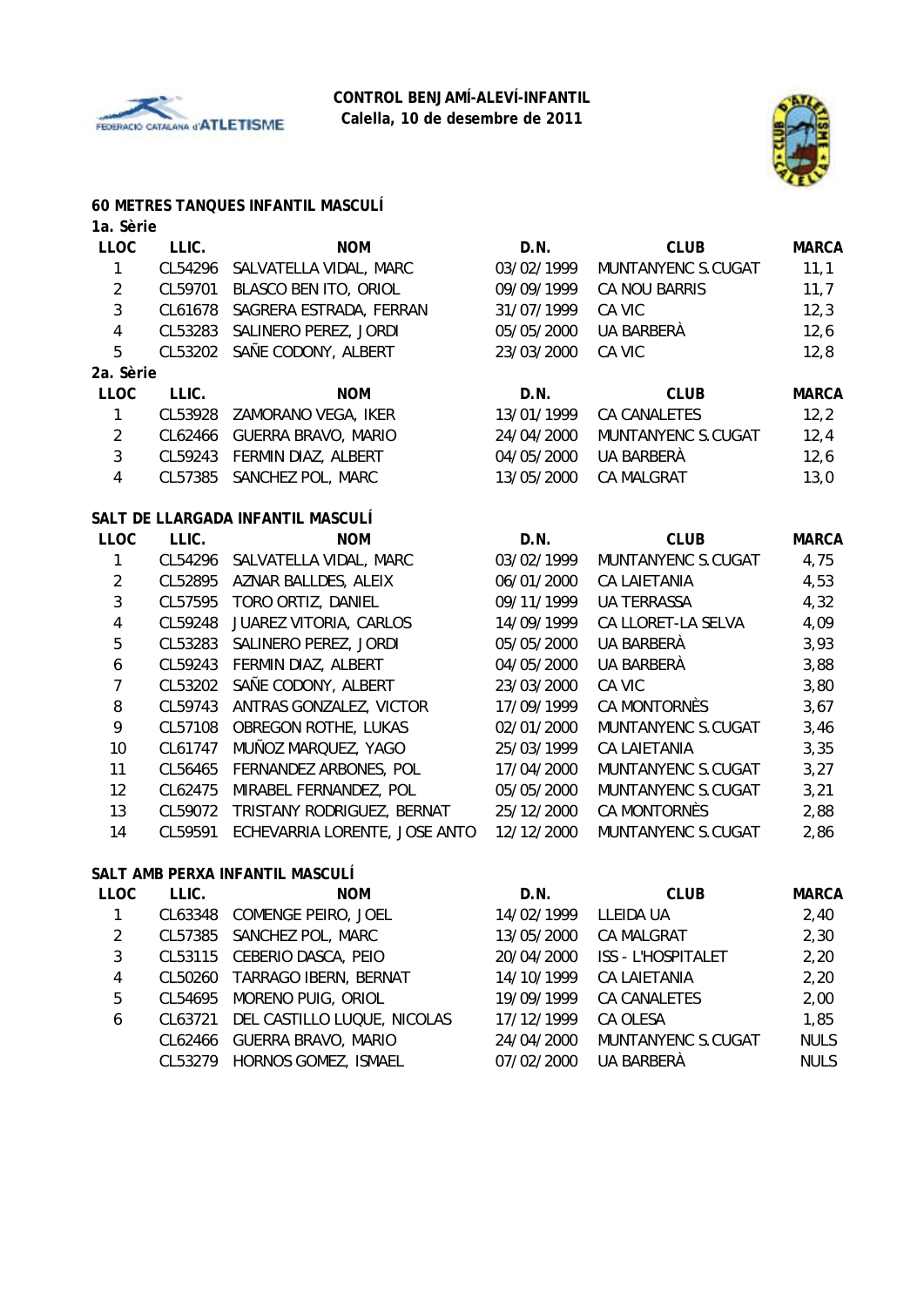



# **60 METRES LLISOS INFANTIL FEMENÍ**

| 1a. Sèrie      |         |                                    |            |                     |              |
|----------------|---------|------------------------------------|------------|---------------------|--------------|
| <b>LLOC</b>    | LLIC.   | <b>NOM</b>                         | D.N.       | <b>CLUB</b>         | <b>MARCA</b> |
| $\mathbf{1}$   | CL58620 | BASCOMPTE PUJABET, JUDIT           | 15/02/1999 | CA IGUALADA         | 8,4          |
| $\overline{2}$ | CL61848 | LOPEZ RUIZ, RAQUEL                 | 19/01/1999 | UA BARBERÀ          | 9,3          |
| 3              | CL58224 | VEGA PALACIO, LUCIANA-MARIA        | 28/12/1999 | UA BARBERÀ          | 9,8          |
| 4              | CL57612 | <b>GURRI CASALS, NURIA</b>         | 01/08/2000 | <b>CA MONTORNÈS</b> | 11,8         |
| 2a. Sèrie      |         |                                    |            |                     |              |
| <b>LLOC</b>    | LLIC.   | <b>NOM</b>                         | D.N.       | <b>CLUB</b>         | <b>MARCA</b> |
| $\mathbf{1}$   | CL58937 | SANCHEZ HOMS, ALBA                 | 22/04/1999 | MUNTANYENC S.CUGAT  | 8,8          |
| $\overline{2}$ | CL53110 | <b>GARCIA TENA, ONA</b>            | 07/03/1999 | ISS - L'HOSPITALET  | 9,1          |
| 3              | CL57711 | RUBIA ALARCON, AINHOA              | 12/10/2000 | CA OLESA            | 9,4          |
| $\overline{4}$ | CL53375 | BASSA TOMAS, ANNA                  | 05/06/1999 | MUNTANYENC S.CUGAT  | 9,7          |
| 5              | CL59735 | PUNZANO LATORRE, AINHOA            | 24/11/2000 | <b>CA MONTORNÈS</b> | 12,6         |
| 3a. Sèrie      |         |                                    |            |                     |              |
| <b>LLOC</b>    | LLIC.   | <b>NOM</b>                         | D.N.       | <b>CLUB</b>         | <b>MARCA</b> |
| 1              | CL62721 | PUERTA GARCIA, JULIA               | 06/07/2000 | <b>UA TERRASSA</b>  | 9,2          |
| $\overline{2}$ | CL57085 | ANTOLINO CERVERA, JULIA            | 07/11/2000 | MUNTANYENC S.CUGAT  | 9,3          |
| $\mathbf{3}$   | CL52881 | AGUILERA RAMOS, ANNA               | 10/09/1999 | <b>CA LAIETANIA</b> | 9,7          |
| $\overline{4}$ | CL59598 | LOPEZ ZAMORA, LUCIA                | 09/06/1999 | MUNTANYENC S.CUGAT  | 9,8          |
| 5              | CL58930 | CARDONA JUSTES, CLAUDIA            | 15/11/1999 | MUNTANYENC S.CUGAT  | 10,1         |
| 6              | CL62091 | SANKOUR-MEZOURI FTOUH, RIM         | 04/02/2000 | <b>CA CALELLA</b>   | 10,2         |
| 4a. Sèrie      |         |                                    |            |                     |              |
| <b>LLOC</b>    | LLIC.   | <b>NOM</b>                         | D.N.       | <b>CLUB</b>         | <b>MARCA</b> |
| $\mathbf{1}$   | CL62531 | CAYERO SANCHEZ, ALMUDENA           | 10/09/1999 | CA VILADECANS       | 8,6          |
| $\overline{2}$ | CL56637 | CIVERA POCEIRO, ALEXANDRA          | 06/03/1999 | AA CATALUNYA        | 9,2          |
| 3              | CL62770 | HUGUET SORO, JUDIT                 | 21/08/2000 | CE UNIVERSITARI     | 10,3         |
|                |         | 1000 METRES LLISOS INFANTIL FEMENÍ |            |                     |              |
| <b>LLOC</b>    | LLIC.   | <b>NOM</b>                         | D.N.       | <b>CLUB</b>         | <b>MARCA</b> |
| $\mathbf{1}$   | CL53378 | VERDERA BOSCH, ELENA               | 10/01/1999 | MUNTANYENC S.CUGAT  | 3,40,4       |
| $\overline{2}$ | CL62721 | PUERTA GARCIA, JULIA               | 06/07/2000 | <b>UA TERRASSA</b>  | 3,41,9       |
| 3              | CL62091 | SANKOUR-MEZOURI FTOUH, RIM         | 04/02/2000 | CA CALELLA          | 4,03,1       |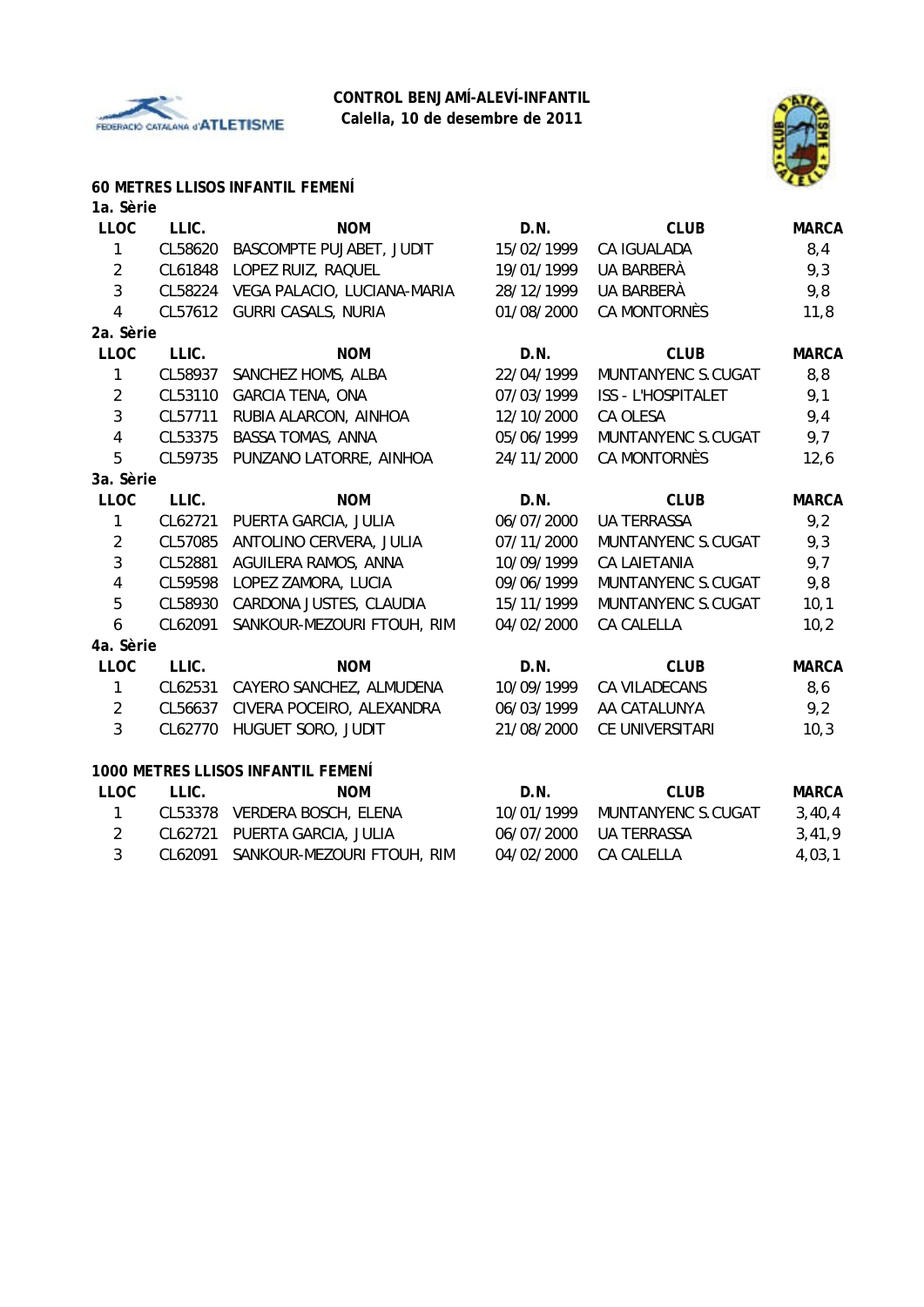



#### **60 METRES TANQUES INFANTIL FEMENÍ**

| 1a. Sèrie      |         |                                  |            |                     |              |
|----------------|---------|----------------------------------|------------|---------------------|--------------|
| <b>LLOC</b>    | LLIC.   | <b>NOM</b>                       | D.N.       | <b>CLUB</b>         | <b>MARCA</b> |
| $\mathbf{1}$   | CL58620 | BASCOMPTE PUJABET, JUDIT         | 15/02/1999 | CA IGUALADA         | 11,2         |
| $\overline{2}$ | CL52884 | BALLESTEROS LLOVET, MARTINA      | 14/05/1999 | <b>CA LAIETANIA</b> | 11,5         |
| 3              | CL58936 | RIART MILA, JUDIT                | 22/06/2000 | MUNTANYENC S.CUGAT  | 11,9         |
| 4              | CL61848 | LOPEZ RUIZ, RAQUEL               | 19/01/1999 | UA BARBERÀ          | 13,3         |
| 2a. Sèrie      |         |                                  |            |                     |              |
| <b>LLOC</b>    | LLIC.   | <b>NOM</b>                       | D.N.       | <b>CLUB</b>         | <b>MARCA</b> |
| $\mathbf{1}$   | CL52881 | AGUILERA RAMOS, ANNA             | 10/09/1999 | <b>CA LAIETANIA</b> | 11,8         |
| $\overline{2}$ | CL57085 | ANTOLINO CERVERA, JULIA          | 07/11/2000 | MUNTANYENC S.CUGAT  | 12,1         |
| 3              | CL53376 | SIREROL JIMENEZ, AFRICA          | 11/05/1999 | MUNTANYENC S.CUGAT  | 12,6         |
| 3a. Sèrie      |         |                                  |            |                     |              |
| <b>LLOC</b>    | LLIC.   | <b>NOM</b>                       | D.N.       | <b>CLUB</b>         | <b>MARCA</b> |
| $\mathbf{1}$   | CL53375 | <b>BASSA TOMAS, ANNA</b>         | 05/06/1999 | MUNTANYENC S.CUGAT  | 12,9         |
| $\overline{2}$ | CL58930 | CARDONA JUSTES, CLAUDIA          | 15/11/1999 | MUNTANYENC S.CUGAT  | 13,3         |
| 3              | CL59598 | LOPEZ ZAMORA, LUCIA              | 09/06/1999 | MUNTANYENC S.CUGAT  | 13,6         |
| $\overline{4}$ | CL56380 | SANCHEZ GALAN, LORENA            | 16/09/2000 | <b>CA MONTORNÈS</b> | 14,0         |
|                |         |                                  |            |                     |              |
|                |         | SALT AMB PERXA INFANTIL FEMENÍ   |            |                     |              |
| <b>LLOC</b>    | LLIC.   | <b>NOM</b>                       | D.N.       | <b>CLUB</b>         | <b>MARCA</b> |
| $\mathbf{1}$   |         | CL53110 GARCIA TENA, ONA         | 07/03/1999 | ISS - L'HOSPITALET  | 2,00         |
| $\overline{2}$ | CL55084 | DEL CERRO VILLALBA, TANIA        | 31/12/1999 | CA OLESA            | 1,90         |
| 3              | CL58224 | VEGA PALACIO, LUCIANA-MARIA      | 28/12/1999 | UA BARBERÀ          | 1,60         |
|                | CL53378 | VERDERA BOSCH, ELENA             | 10/01/1999 | MUNTANYENC S.CUGAT  | <b>NULS</b>  |
|                | CL58937 | SANCHEZ HOMS, ALBA               | 22/04/1999 | MUNTANYENC S.CUGAT  | <b>NULS</b>  |
|                | CL58930 | CARDONA JUSTES, CLAUDIA          | 15/11/1999 | MUNTANYENC S.CUGAT  | <b>NULS</b>  |
|                |         | SALT DE LLARGADA INFANTIL FEMENÍ |            |                     |              |
| <b>LLOC</b>    | LLIC.   | <b>NOM</b>                       | D.N.       | <b>CLUB</b>         | <b>MARCA</b> |
| 1              | CL53376 | SIREROL JIMENEZ, AFRICA          | 11/05/1999 | MUNTANYENC S.CUGAT  | 4,01         |
| $\overline{2}$ | CL52884 | BALLESTEROS LLOVET, MARTINA      | 14/05/1999 | <b>CA LAIETANIA</b> | 3,94         |
| 3              | CL58937 | SANCHEZ HOMS, ALBA               | 22/04/1999 | MUNTANYENC S.CUGAT  | 3,92         |
| 4              | CL52881 | AGUILERA RAMOS, ANNA             | 10/09/1999 | <b>CA LAIETANIA</b> | 3,80         |
| 5              |         | CL58930 CARDONA JUSTES, CLAUDIA  | 15/11/1999 | MUNTANYENC S.CUGAT  | 3,72         |
| 6              | CL61848 | LOPEZ RUIZ, RAQUEL               | 19/01/1999 | UA BARBERÀ          | 3,58         |
| 7              | CL58936 | RIART MILA, JUDIT                | 22/06/2000 | MUNTANYENC S.CUGAT  | 3,51         |
| 8              | CL53375 | <b>BASSA TOMAS, ANNA</b>         | 05/06/1999 | MUNTANYENC S.CUGAT  | 3,43         |
| 9              | CL57085 | ANTOLINO CERVERA, JULIA          | 07/11/2000 | MUNTANYENC S.CUGAT  | 3,38         |
| 10             | CL62086 | PUJAL VILA, MARIA-ROSER          | 24/12/1999 | CA CALELLA          | 3,19         |
| 11             | CL56380 | SANCHEZ GALAN, LORENA            | 16/09/2000 | <b>CA MONTORNÈS</b> | 3,18         |
| 12             | CL59598 | LOPEZ ZAMORA, LUCIA              | 09/06/1999 | MUNTANYENC S.CUGAT  | 3,17         |
| 13             | CL62482 | SANCHEZ HOMS, JULIA              | 29/09/2000 | MUNTANYENC S.CUGAT  | 3,09         |
| 14             | CL57612 | <b>GURRI CASALS, NURIA</b>       | 01/08/2000 | CA MONTORNÈS        | 2,57         |
| 15             | CL59735 | PUNZANO LATORRE, AINHOA          | 24/11/2000 | CA MONTORNÈS        | 2,25         |
|                |         |                                  |            |                     |              |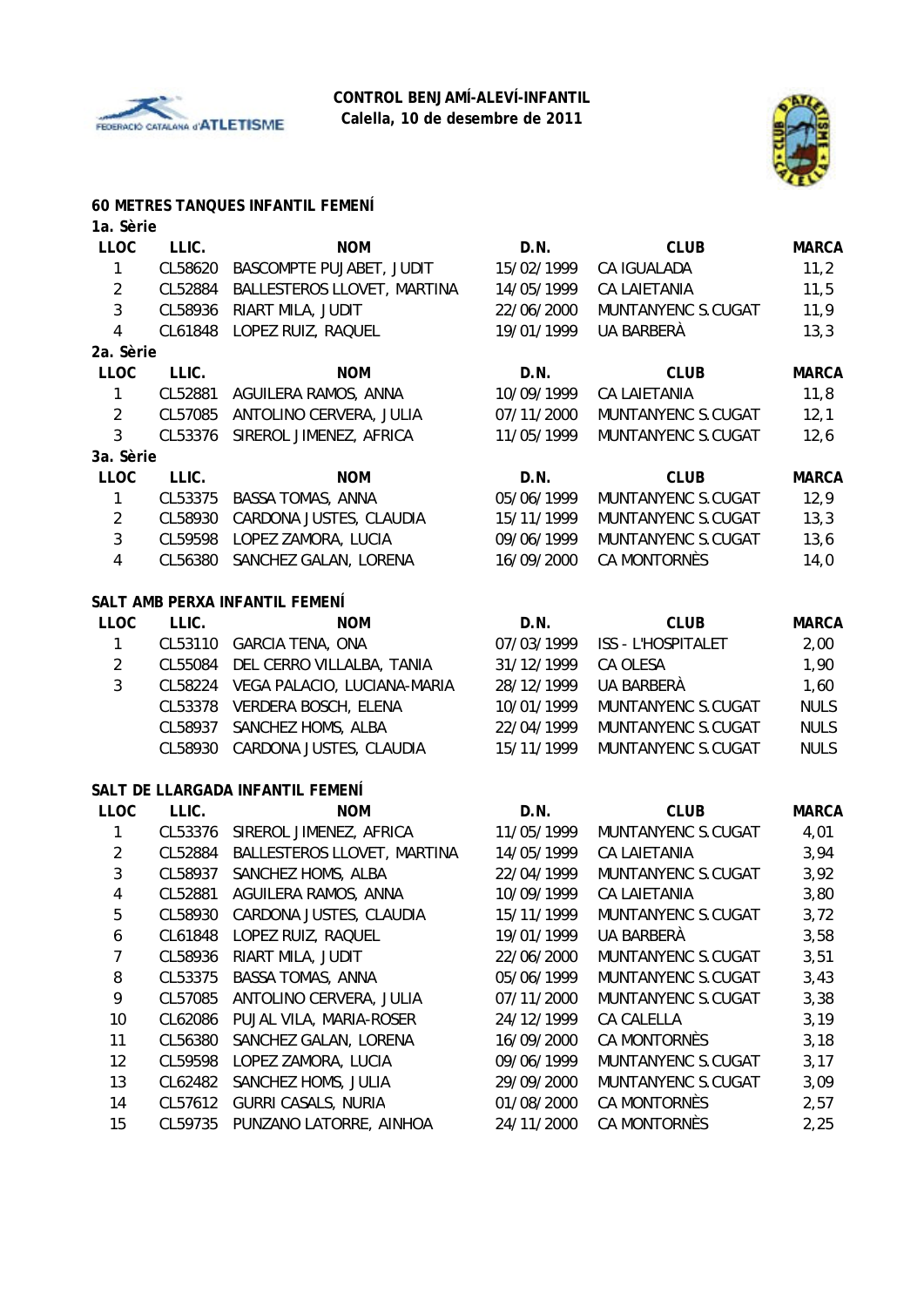



# **60 METRES LLISOS ALEVÍ MASCULÍ**

| 1a. Sèrie      |         |                                   |            |                     |              |
|----------------|---------|-----------------------------------|------------|---------------------|--------------|
| <b>LLOC</b>    | LLIC.   | <b>NOM</b>                        | D.N.       | <b>CLUB</b>         | <b>MARCA</b> |
| $\mathbf{1}$   | CL56372 | MORET MARTINEZ, IÑAKI             | 05/06/2001 | <b>CA MONTORNÈS</b> | 9,3          |
| $\sqrt{2}$     | CL56358 | FERRON MARTINEZ, ISRAEL           | 24/03/2001 | CA MONTORNÈS        | 10,0         |
| 3              | CL62601 | ABAD CAMPINS, ORIOL               | 16/07/2002 | CA MONTORNÈS        | 10,7         |
| 2a. Sèrie      |         |                                   |            |                     |              |
| <b>LLOC</b>    | LLIC.   | <b>NOM</b>                        | D.N.       | <b>CLUB</b>         | <b>MARCA</b> |
| $\mathbf{1}$   |         | CL58756 GALLARDO MIREZ, GERARD    | 07/05/2001 | <b>CA MONTORNÈS</b> | 9,4          |
| $\sqrt{2}$     | CL63745 | ALTIMIRA SANCHIS, POL             | 23/09/2002 | <b>CA LAIETANIA</b> | 9,7          |
| $\mathfrak{Z}$ | CL59042 | PUIG BESA, ADRIA                  | 11/04/2001 | CA CALELLA          | 10,1         |
| $\overline{4}$ | CL63466 | <b>VELEZ MARTI, PERE</b>          | 10/04/2001 | CA MALGRAT          | 10,4         |
| 5              | CL63364 | VELASCO TELLO, RAUL               | 26/02/2002 | PENYA APA ANEM-HI   | 11,0         |
| 3a. Sèrie      |         |                                   |            |                     |              |
| <b>LLOC</b>    | LLIC.   | <b>NOM</b>                        | D.N.       | <b>CLUB</b>         | <b>MARCA</b> |
| $\mathbf{1}$   | CL57395 | FOLCH CASADELLA, ADRIA            | 10/10/2002 | CA MALGRAT          | 10,0         |
| $\overline{2}$ | CL63363 | GARCIA MORALES, ALEJANDRO         | 10/02/2002 | PENYA APA ANEM-HI   | 10,3         |
| $\mathfrak{Z}$ | CL61719 | LOPEZ AUÑON, MATEO                | 25/06/2002 | <b>CA MALGRAT</b>   | 10, 6        |
| $\overline{4}$ | CL56371 | MOLINA FERNANDEZ, RUBEN           | 29/10/2001 | CA MONTORNÈS        | 10,9         |
|                |         | 2000 METRES LLISOS ALEVÍ MASCULÍ  |            |                     |              |
| <b>LLOC</b>    | LLIC.   | <b>NOM</b>                        | D.N.       | <b>CLUB</b>         | <b>MARCA</b> |
| $\mathbf{1}$   |         | CL63363 GARCIA MORALES, ALEJANDRO | 10/02/2002 | PENYA APA ANEM-HI   | 8,30,5       |
| $\overline{2}$ |         | CL63364 VELASCO TELLO, RAUL       | 26/02/2002 | PENYA APA ANEM-HI   | 8,40,1       |
|                |         | SALT D'ALÇADA ALEVÍ MASCULÍ       |            |                     |              |
| <b>LLOC</b>    | LLIC.   | <b>NOM</b>                        | D.N.       | <b>CLUB</b>         | <b>MARCA</b> |
| $\mathbf{1}$   | CL56371 | MOLINA FERNANDEZ, RUBEN           | 29/10/2001 | CA MONTORNÈS        | 1,10         |
| $\overline{2}$ | CL56372 | MORET MARTINEZ, IÑAKI             | 05/06/2001 | <b>CA MONTORNÈS</b> | 1,10         |
| $\mathfrak{Z}$ | CL56358 | FERRON MARTINEZ, ISRAEL           | 24/03/2001 | CA MONTORNÈS        | 1,10         |
| $\overline{4}$ | CL59042 | PUIG BESA, ADRIA                  | 11/04/2001 | CA CALELLA          | 1,10         |
| 5              | CL57395 | FOLCH CASADELLA, ADRIA            | 10/10/2002 | <b>CA MALGRAT</b>   | 1,05         |
|                | CL62601 | ABAD CAMPINS, ORIOL               | 16/07/2002 | CA MONTORNÈS        | <b>NULS</b>  |
|                | CL58756 | GALLARDO MIREZ, GERARD            | 07/05/2001 | CA MONTORNÈS        | 1,05         |
|                | CL61719 | LOPEZ AUÑON, MATEO                | 25/06/2002 | CA MALGRAT          | <b>NULS</b>  |
|                | CL63466 | <b>VELEZ MARTI, PERE</b>          | 10/04/2001 | CA MALGRAT          | <b>NULS</b>  |
|                | CL63745 | ALTIMIRA SANCHIS, POL             | 23/09/2002 | <b>CA LAIETANIA</b> | <b>NULS</b>  |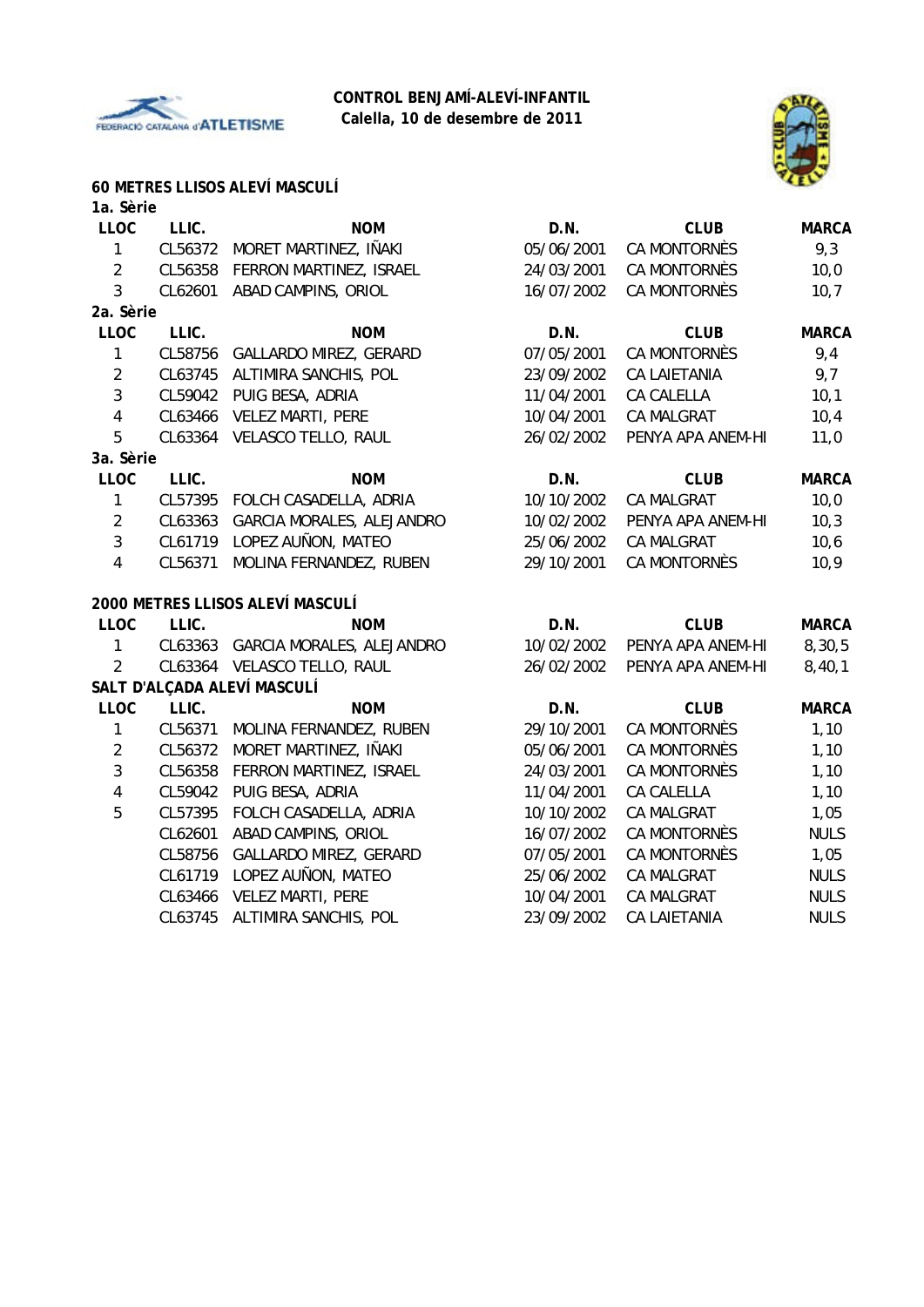



#### **60 METRES LLISOS ALEVÍ FEMENÍ**

| 1a. Sèrie               |         |                                 |            |                     |              |
|-------------------------|---------|---------------------------------|------------|---------------------|--------------|
| <b>LLOC</b>             | LLIC.   | <b>NOM</b>                      | D.N.       | <b>CLUB</b>         | <b>MARCA</b> |
| 1                       | CL60246 | VALLE ROCA, JUDIT               | 08/01/2002 | CA CALELLA          | 9,4          |
| $\overline{2}$          | CL54844 | TORRES ALCARAZ, HELENA          | 17/03/2001 | CA LAIETANIA        | 9,7          |
| $\mathfrak{Z}$          | CL55544 | MOLINA COLLADO, LAIA            | 21/04/2001 | CE PENEDÈS          | 10,2         |
| $\overline{\mathbf{4}}$ | CL62159 | NAVAS GUERRERO, AINHOA          | 06/11/2002 | <b>CA LAIETANIA</b> | 10,9         |
| 5                       | CL59039 | PADILLA SANCHEZ, ISABEL         | 30/07/2002 | CA CALELLA          | 12,0         |
| 2a. Sèrie               |         |                                 |            |                     |              |
| LLOC                    | LLIC.   | <b>NOM</b>                      | D.N.       | <b>CLUB</b>         | <b>MARCA</b> |
| 1                       | CL60932 | ALSINA MUÑIZ, HELENA            | 22/05/2001 | <b>CA LAIETANIA</b> | 9,8          |
| $\overline{2}$          | CL62158 | MARTINEZ ORTUÑO, MARINA         | 13/02/2002 | <b>CA LAIETANIA</b> | 10,3         |
| 3                       | CL59544 | RUIZ OTERO, MARTA               | 04/03/2001 | CA MALGRAT          | 10,6         |
| $\overline{\mathbf{4}}$ | CL62156 | BRUGUERA VICENTE, CARLA         | 05/02/2001 | <b>CA LAIETANIA</b> | 11,2         |
| 5                       | CL57611 | <b>GURRI CASALS, LIDIA</b>      | 19/05/2002 | CA MONTORNÈS        | 11,6         |
| 3a. Sèrie               |         |                                 |            |                     |              |
| <b>LLOC</b>             | LLIC.   | <b>NOM</b>                      | D.N.       | <b>CLUB</b>         | <b>MARCA</b> |
| 1                       | CL59549 | CASTILLO LLADO, SILVIA          | 05/01/2002 | <b>CA MALGRAT</b>   | 10,1         |
| $\overline{2}$          | CL55865 | GAROLERA GARCIA, ANNA           | 08/11/2001 | CA CALELLA          | 10, 5        |
| 3                       | CL59164 | RAMIREZ MUÑOZ, LIDIA            | 19/12/2002 | CA CALELLA          | 10,8         |
| 4a. Sèrie               |         |                                 |            |                     |              |
| LLOC                    | LLIC.   | <b>NOM</b>                      | D.N.       | <b>CLUB</b>         | <b>MARCA</b> |
| 1                       | CL58758 | <b>VIVES GALBANY, BERTA</b>     | 26/03/2001 | CA MONTORNÈS        | 8,9          |
| $\overline{2}$          | CL58769 | <b>BOHILS TENAS, MIREIA</b>     | 28/11/2001 | CA CALELLA          | 9,7          |
| 3                       | CL63454 | PEREZ VERCHER, CLAUDIA          | 17/05/2001 | CA MALGRAT          | 10,4         |
| 4                       | CL57394 | SORIANO MARTINEZ, CARLA         | 06/04/2001 | CA MALGRAT          | 10, 8        |
|                         |         |                                 |            |                     |              |
|                         |         | 2000 METRES LLISOS ALEVÍ FEMENÍ |            |                     |              |
| <b>LLOC</b>             | LLIC.   | <b>NOM</b>                      | D.N.       | <b>CLUB</b>         | <b>MARCA</b> |
| 1                       | CL56370 | MOLINA DUEÑAS, LAIA             | 23/08/2001 | CA MONTORNÈS        | 8,36,0       |
| $\overline{2}$          | CL55949 | SEBBAK REINON, PAULA            | 02/07/2001 | PENYA APA ANEM-HI   | 8,40,8       |
| $\sqrt{3}$              | CL60246 | VALLE ROCA, JUDIT               | 08/01/2002 | CA CALELLA          | 8,52,1       |
| 4                       | CL62158 | MARTINEZ ORTUÑO, MARINA         | 13/02/2002 | CA LAIETANIA        | 8,58,0       |
| 5                       | CL54844 | TORRES ALCARAZ, HELENA          | 17/03/2001 | <b>CA LAIETANIA</b> | 9,33,5       |
| 6                       |         | CL62159 NAVAS GUERRERO, AINHOA  | 06/11/2002 | CA LAIETANIA        | 9,37,6       |
| 7                       |         | CL57611 GURRI CASALS, LIDIA     | 19/05/2002 | CA MONTORNÈS        | 9,40,2       |
|                         |         | SALT D'ALÇADA ALEVÍ FEMENÍ      |            |                     |              |
| <b>LLOC</b>             | LLIC.   | <b>NOM</b>                      | D.N.       | <b>CLUB</b>         | <b>MARCA</b> |
| 1                       | CL58758 | <b>VIVES GALBANY, BERTA</b>     | 26/03/2001 | CA MONTORNÈS        | 1,15         |
| $\overline{2}$          | CL55865 | GAROLERA GARCIA, ANNA           | 08/11/2001 | CA CALELLA          | 1,05         |
| 3                       | CL60246 | VALLE ROCA, JUDIT               | 08/01/2002 | CA CALELLA          | 1,00         |
| 4                       | CL57394 | SORIANO MARTINEZ, CARLA         | 06/04/2001 | CA MALGRAT          | 1,00         |
|                         | CL59164 | RAMIREZ MUÑOZ, LIDIA            | 19/12/2002 | CA CALELLA          | <b>NULS</b>  |
|                         | CL59539 | RUIZ OTERO, ANA                 | 04/03/2001 | <b>CA MALGRAT</b>   | <b>NULS</b>  |
|                         | CL59544 | RUIZ OTERO, MARTA               | 04/03/2001 | CA MALGRAT          | <b>NULS</b>  |
|                         | CL63454 | PEREZ VERCHER, CLAUDIA          | 17/05/2001 | CA MALGRAT          | <b>NULS</b>  |
|                         | CL59549 | CASTILLO LLADO, SILVIA          | 05/01/2002 | CA MALGRAT          | <b>NULS</b>  |
|                         | CL59039 | PADILLA SANCHEZ, ISABEL         | 30/07/2002 | CA CALELLA          | <b>NULS</b>  |
|                         |         |                                 |            |                     |              |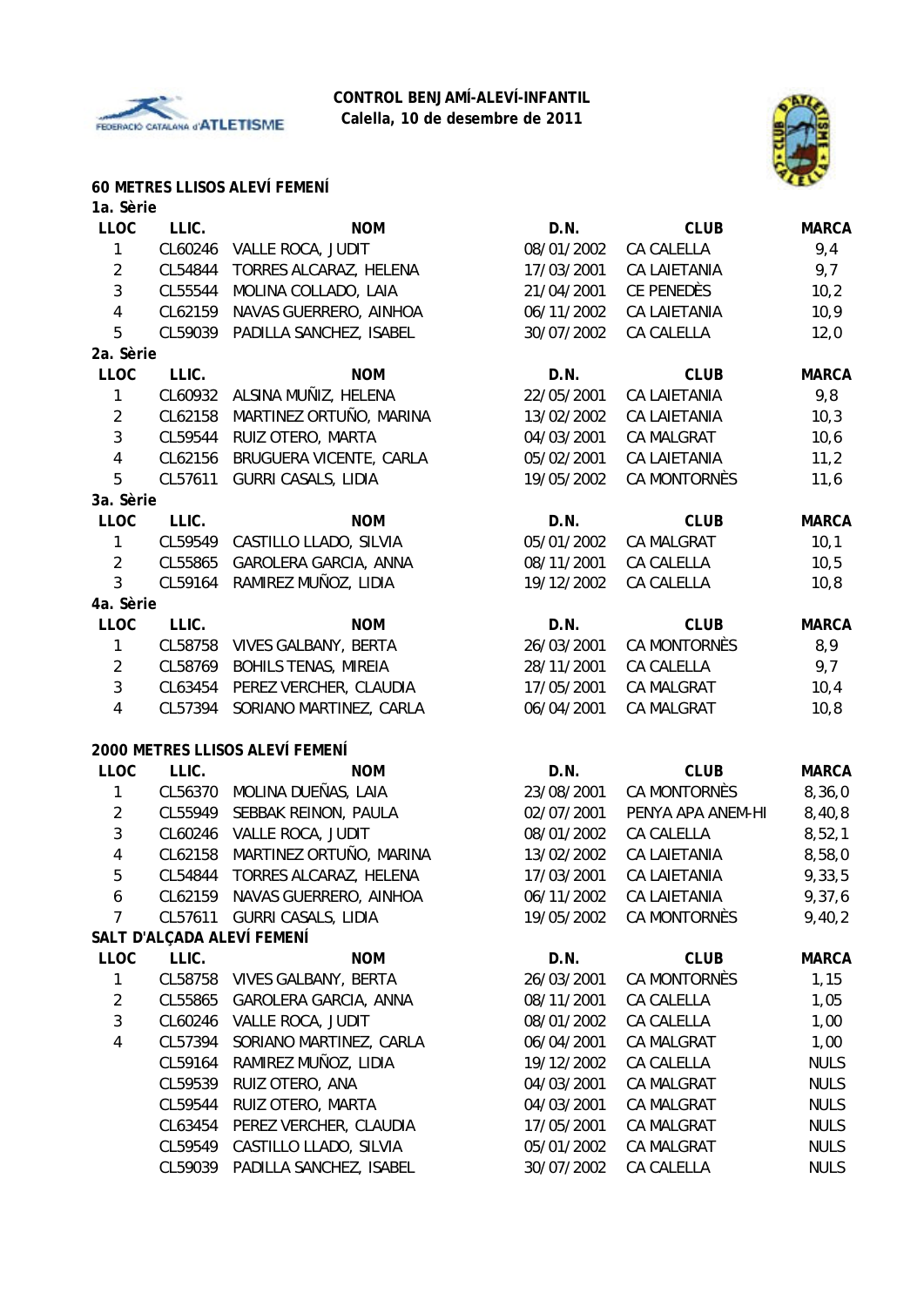

## **CONTROL BENJAMÍ-ALEVÍ-INFANTIL Calella, 10 de desembre de 2011**



## **SALT AMB PERXA ALEVÍ FEMENÍ**

| <b>LLOC</b> | LLIC.   | <b>NOM</b>                   | D.N.       | <b>CLUB</b>       | <b>MARCA</b> |
|-------------|---------|------------------------------|------------|-------------------|--------------|
|             | CL54844 | TORRES ALCARAZ, HELENA       | 17/03/2001 | CA LAIETANIA      | 1,30         |
|             |         | CL60932 ALSINA MUÑIZ, HELENA | 22/05/2001 | CA LAIETANIA      | <b>NULS</b>  |
|             | CL62156 | BRUGUERA VICENTE, CARLA      | 05/02/2001 | CA LAIETANIA      | <b>NULS</b>  |
|             | CL62158 | MARTINEZ ORTUÑO, MARINA      | 13/02/2002 | CA LAIETANIA      | <b>NULS</b>  |
|             | CL62159 | NAVAS GUERRERO, AINHOA       | 06/11/2002 | CA LAIETANIA      | <b>NULS</b>  |
|             | CL59164 | RAMIREZ MUÑOZ, LIDIA         | 19/12/2002 | CA CALELLA        | <b>NULS</b>  |
|             | CL60933 | BALLESTER MALLEBREIN, LAURA  | 22/04/2001 | CA LAIETANIA      | <b>NULS</b>  |
|             | CL59544 | RUIZ OTERO, MARTA            | 04/03/2001 | <b>CA MALGRAT</b> | <b>NULS</b>  |
|             | CL59039 | PADILLA SANCHEZ, ISABEL      | 30/07/2002 | <b>CA CALELLA</b> | <b>NULS</b>  |
|             |         |                              |            |                   |              |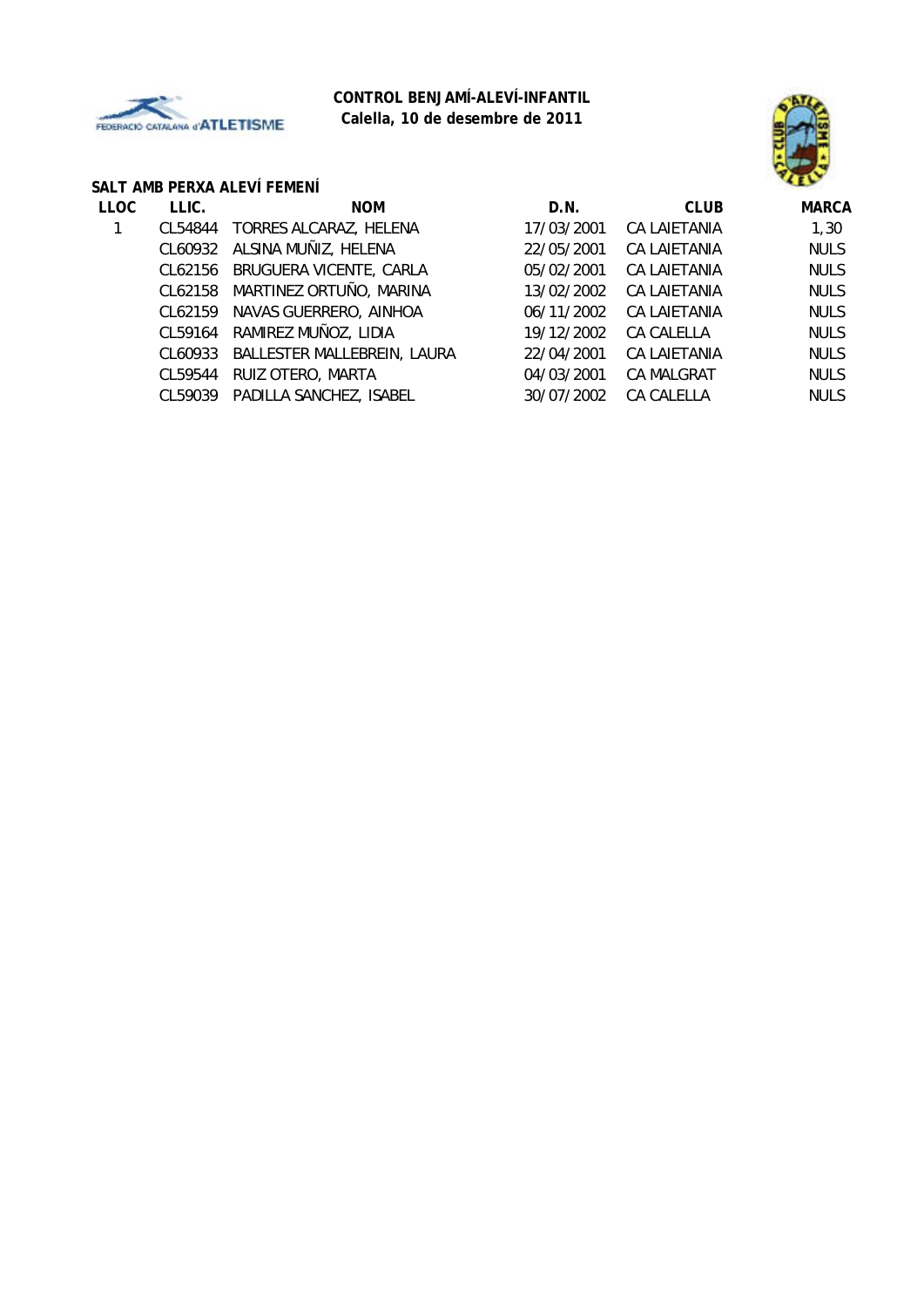



## **1000 METRES LLISOS BENJAMÍ MASCULÍ**

| 1a. Sèrie               |         |                                      |            |                           |              |
|-------------------------|---------|--------------------------------------|------------|---------------------------|--------------|
| <b>LLOC</b>             | LLIC.   | <b>NOM</b>                           | D.N.       | <b>CLUB</b>               | <b>MARCA</b> |
| 1                       |         | CL62406 PUBILL VILARDELL, BERNAT     | 21/03/2003 | CERDANYOLA C D 'HOQUEI    | 3,56,3       |
| $\overline{c}$          | CL63441 | FALOMIR QUINTANA, DAVID              | 13/02/2003 | <b>CA MALGRAT</b>         | 4,01,1       |
| $\mathbf{3}$            | CL59725 | PEREZ DURAN, RAUL                    | 30/03/2003 | CA MONTORNÈS              | 4, 24, 4     |
| $\overline{\mathbf{4}}$ | CL62611 | MOLINA FERNANDEZ, VICTOR             | 15/12/2004 | CA MONTORNÈS              | 4, 26, 5     |
| 5                       |         | CL59722 GONZALEZ PAJUELO, EDUARD     | 06/08/2003 | CA MONTORNÈS              | 4,55,5       |
|                         |         | SALT DE LLARGADA BENJAMÍ MASCULÍ     |            |                           |              |
| <b>LLOC</b>             | LLIC.   | <b>NOM</b>                           | D.N.       | <b>CLUB</b>               | <b>MARCA</b> |
| 1                       |         | CL62406 PUBILL VILARDELL, BERNAT     | 21/03/2003 | CERDANYOLA C D 'HOQUEI    | 3,03         |
| $\overline{2}$          | CL60561 | DIAZ DELGADO, MARC                   | 22/07/2003 | <b>ISS - L'HOSPITALET</b> | 2,90         |
| $\sqrt{3}$              | CL59725 | PEREZ DURAN, RAUL                    | 30/03/2003 | CA MONTORNÈS              | 2,89         |
| $\overline{\mathbf{4}}$ | CL62611 | MOLINA FERNANDEZ, VICTOR             | 15/12/2004 | CA MONTORNÈS              | 2,62         |
| 5                       | CL63441 | FALOMIR QUINTANA, DAVID              | 13/02/2003 | CA MALGRAT                | 2,33         |
| $\boldsymbol{6}$        | CL59722 | GONZALEZ PAJUELO, EDUARD             | 06/08/2003 | CA MONTORNÈS              | 1,91         |
| $\overline{7}$          | CL62093 | VALLE ROCA, POL                      | 04/09/2004 | CA CALELLA                | 1,51         |
|                         |         | LLANÇAMENT DE PILOTA BENJAMÍ MASCULÍ |            |                           |              |
| <b>LLOC</b>             | LLIC.   | <b>NOM</b>                           | D.N.       | <b>CLUB</b>               | <b>MARCA</b> |
| 1                       | CL59725 | PEREZ DURAN, RAUL                    | 30/03/2003 | CA MONTORNÈS              | 27,09        |
| $\overline{2}$          | CL60561 | DIAZ DELGADO, MARC                   | 22/07/2003 | <b>ISS - L'HOSPITALET</b> | 25,10        |
| $\mathbf{3}$            | CL62406 | PUBILL VILARDELL, BERNAT             | 21/03/2003 | CERDANYOLA C D 'HOQUEI    | 25,06        |
| $\overline{\mathbf{4}}$ |         | CL62058 COMAJUAN PLANELLS, ARNAU     | 25/12/2004 | CA CALELLA                | 19,69        |
| 5                       | CL62611 | MOLINA FERNANDEZ, VICTOR             | 15/12/2004 | CA MONTORNÈS              | 11,46        |
| 6                       | CL62093 | VALLE ROCA, POL                      | 04/09/2004 | CA CALELLA                | 8,79         |

- 
- 7 CL59722 GONZALEZ PAJUELO, EDUARD 06/08/2003 CA MONTORNÈS 7,08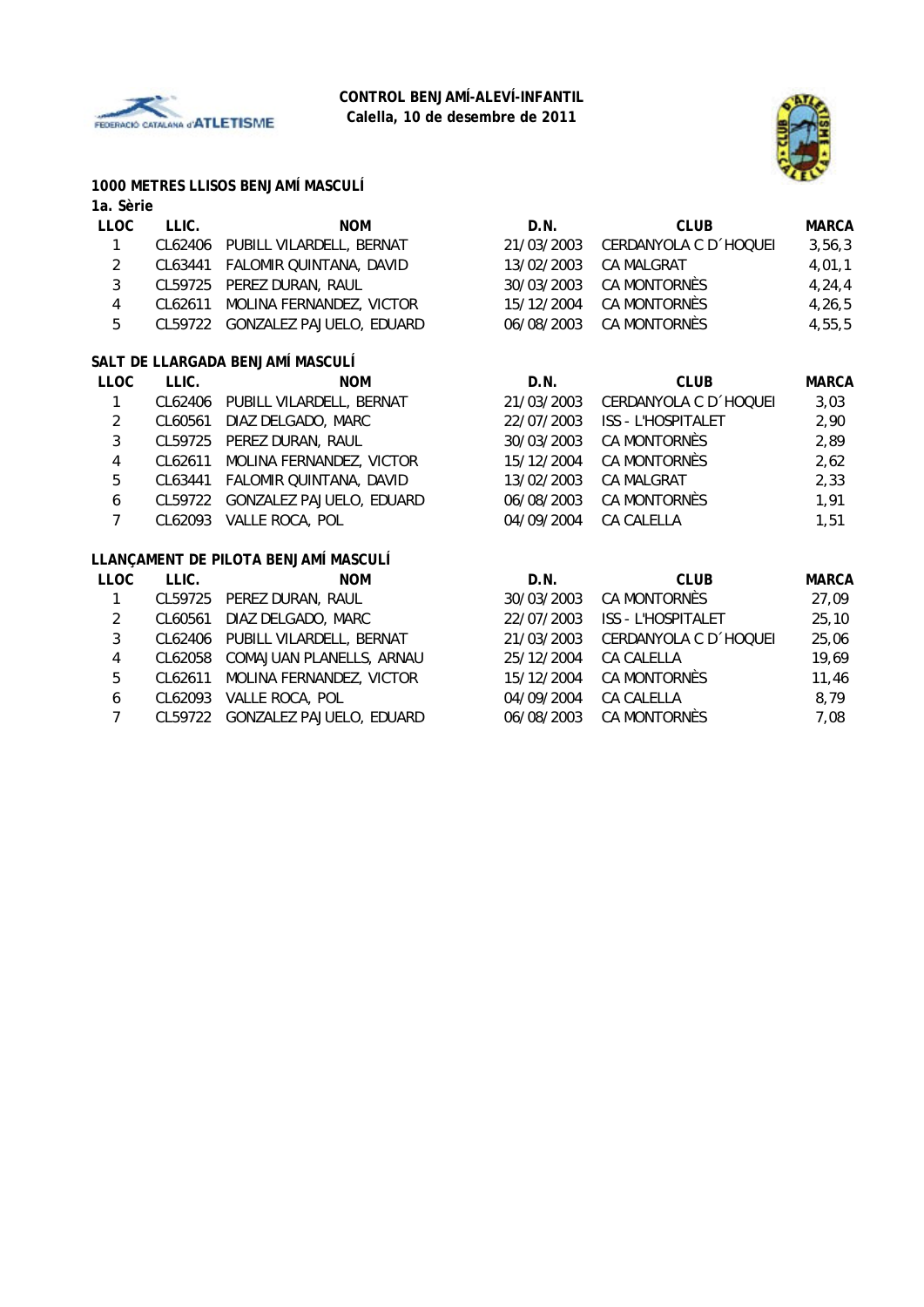



# **1000 METRES LLISOS BENJAMÍ FEMENÍ**

#### **1a. Sèrie**

| <b>LLOC</b>    | LLIC.   | <b>NOM</b>                      | D.N.       | <b>CLUB</b>         | <b>MARCA</b> |
|----------------|---------|---------------------------------|------------|---------------------|--------------|
| 1              | CL62045 | ABOUYAALA, AMAL                 | 26/04/2003 | CA CALELLA          | 4, 15, 4     |
| $\overline{2}$ | CL62602 | CHOURFI GUENNOUN, SALMA         | 22/02/2003 | <b>CA MONTORNÈS</b> | 4,18,6       |
| 3              | CL62608 | KARACH REVERTE, SANA            | 15/03/2003 | CA MONTORNÈS        | 4, 22, 3     |
| 4              | CL59724 | RODRIGUEZ AIZPITARTE, JULIA     | 25/04/2003 | CA MONTORNÈS        | 4,32,5       |
| 5              | CL62617 | TRISTANY RODRIGUEZ, MARTINA     | 19/11/2004 | CA MONTORNÈS        | 4,51,3       |
| 6              | CL62080 | MAÑE GARCIA, SILVIA             | 13/12/2004 | <b>CA CALELLA</b>   | 4,58,4       |
| $\overline{7}$ | CL60232 | MANZANO MUÑOZ, NATALIA          | 04/12/2003 | <b>CA CALELLA</b>   | 5,01,7       |
| 8              | CL59721 | ANTRAS GONZALEZ, JAEL           | 13/09/2003 | CA MONTORNÈS        | 5,06,6       |
| 9              | CL59727 | PUNZANO LATORRE, CARLA          | 05/02/2003 | CA MONTORNÈS        | 5,09,4       |
| 10             | CL62062 | EL KADDOURI BENMNINA, INTISSAR  | 27/07/2004 | <b>CA CALELLA</b>   | 5, 13, 8     |
| 11             | CL60214 | CADENA TURRO, XENIA             | 15/04/2003 | CA CALELLA          | 5, 14, 7     |
| 12             | CL63747 | CASAS DELGADO, BERTA            | 09/08/2003 | <b>CA LAIETANIA</b> | 5, 18, 5     |
| 13             | CL60213 | BENJUMEA PUIG, RAQUEL           | 09/03/2003 | <b>CA CALELLA</b>   | 5, 24, 3     |
| 14             | CL62607 | GIMENEZ LOPEZ, CATI YANG        | 25/11/2003 | CA MONTORNÈS        | 5, 28, 1     |
|                |         | SALT DE LLARGADA BENJAMÍ FEMENÍ |            |                     |              |
| <b>LLOC</b>    | LLIC.   | <b>NOM</b>                      | D.N.       | <b>CLUB</b>         | <b>MARCA</b> |
| 1              | CL61290 | <b>BOHILS TENAS, JUDIT</b>      | 05/08/2003 | <b>CA CALELLA</b>   | 2,71         |
| $\overline{2}$ | CL62602 | CHOURFI GUENNOUN, SALMA         | 22/02/2003 | CA MONTORNÈS        | 2,45         |
| 3              | CL59724 | RODRIGUEZ AIZPITARTE, JULIA     | 25/04/2003 | CA MONTORNÈS        | 2,27         |
| 4              | CL62608 | KARACH REVERTE, SANA            | 15/03/2003 | CA MONTORNÈS        | 2,02         |
| 5              | CL59692 | VILA GURI, CARLA                | 22/05/2003 | CA GRANOLLERS       | 1,98         |
| 6              | CL60213 | BENJUMEA PUIG, RAQUEL           | 09/03/2003 | CA CALELLA          | 1,96         |
| $\overline{7}$ | CL62080 | MAÑE GARCIA, SILVIA             | 13/12/2004 | CA CALELLA          | 1,90         |
| 8              | CL63747 | CASAS DELGADO, BERTA            | 09/08/2003 | CA LAIETANIA        | 1,83         |
| 9              | CL62617 | TRISTANY RODRIGUEZ, MARTINA     | 19/11/2004 | CA MONTORNÈS        | 1,77         |
| 10             | CL59727 | PUNZANO LATORRE, CARLA          | 05/02/2003 | CA MONTORNÈS        | 1,75         |
| 11             | CL59721 | ANTRAS GONZALEZ, JAEL           | 13/09/2003 | CA MONTORNÈS        | 1,74         |
| 12             | CL60214 | CADENA TURRO, XENIA             | 15/04/2003 | CA CALELLA          | 1,73         |
| 13             | CL60232 | MANZANO MUÑOZ, NATALIA          | 04/12/2003 | CA CALELLA          | 1,70         |
| 14             | CL62062 | EL KADDOURI BENMNINA, INTISSAR  | 27/07/2004 | CA CALELLA          | 1,50         |
| 15             | CL62607 | GIMENEZ LOPEZ, CATI YANG        | 25/11/2003 | <b>CA MONTORNÈS</b> | 1,20         |